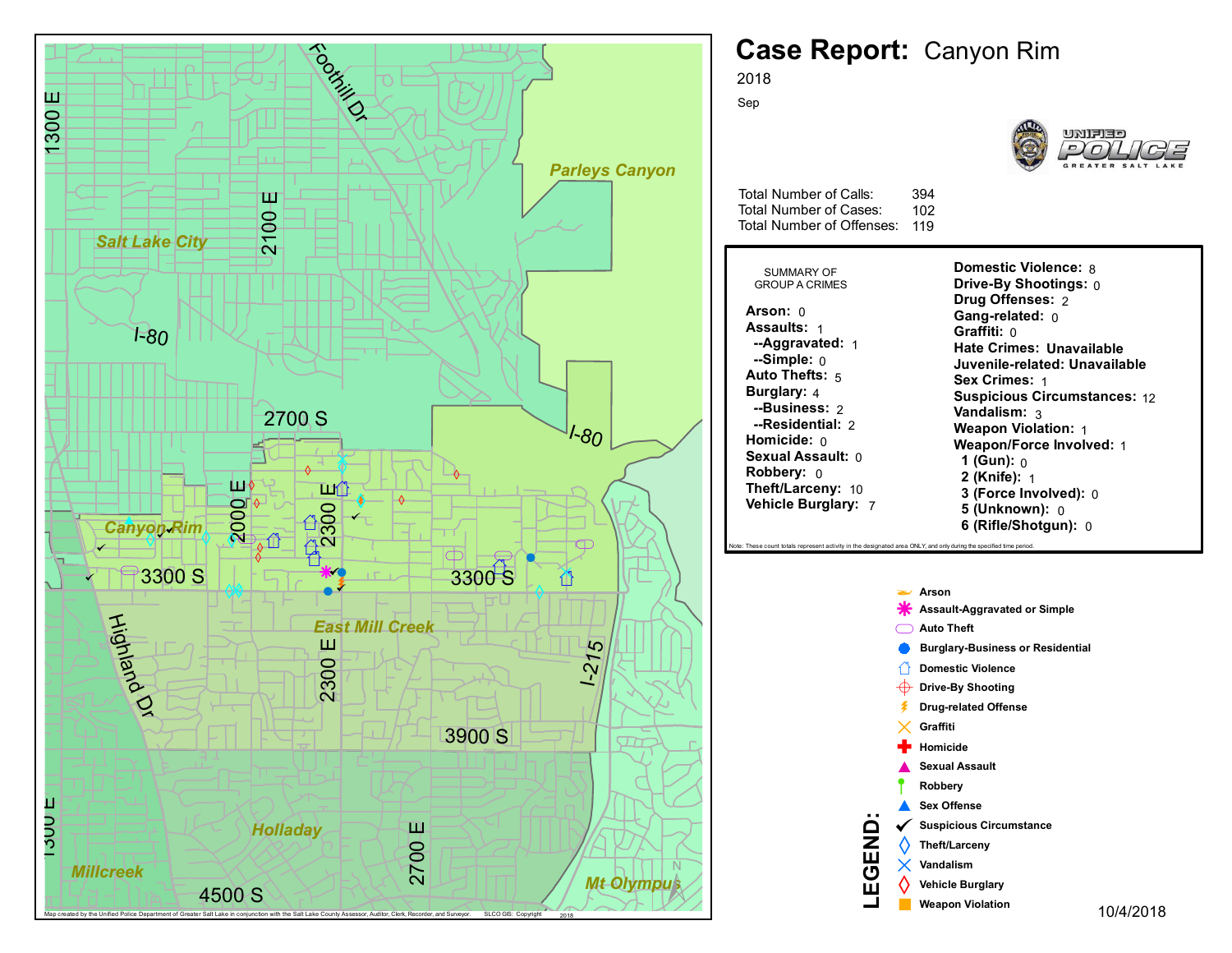**Case Report:** East Mill Creek

2018

Sep



| Total Number of Calls:    | 371 |
|---------------------------|-----|
| Total Number of Cases:    | 146 |
| Total Number of Offenses: | 164 |

| SUMMARY OF<br><b>GROUP A CRIMES</b>                                                                                                                                                                                                                                              | <b>Domestic Violence: 8</b><br>Drive-By Shootings: 0                                                                                                                                                                                                                                                                                                                                        |
|----------------------------------------------------------------------------------------------------------------------------------------------------------------------------------------------------------------------------------------------------------------------------------|---------------------------------------------------------------------------------------------------------------------------------------------------------------------------------------------------------------------------------------------------------------------------------------------------------------------------------------------------------------------------------------------|
| Arson: $0$<br><b>Assaults:</b> 5<br>--Aggravated: $_1$<br>$-Simple: 4$<br>Auto Thefts: 4<br><b>Burglary:</b> 7<br>--Business: 4<br>--Residential: 3<br>Homicide: $0$<br><b>Sexual Assault:</b> 0<br><b>Robbery:</b> $\theta$<br><b>Theft/Larceny: 8</b><br>Vehicle Burglary: $6$ | <b>Drug Offenses: 6</b><br>Gang-related: 0<br>Graffiti: 0<br><b>Hate Crimes: Unavailable</b><br>Juvenile-related: Unavailable<br><b>Sex Crimes: 1</b><br><b>Suspicious Circumstances: 11</b><br><b>Vandalism:</b> 3<br><b>Weapon Violation: 2</b><br>Weapon/Force Involved: 7<br>1 (Gun): $0$<br><b>2 (Knife):</b> 1<br>3 (Force Involved): 2<br>$5$ (Unknown): $0$<br>6 (Rifle/Shotqun): 0 |
| Note: These count totals represent activity in the designated area ONLY, and only during the specified time period.                                                                                                                                                              |                                                                                                                                                                                                                                                                                                                                                                                             |

Map created by the Unified Police Department of Greater Salt Lake in conjunction with the Salt Lake County Assessor, Auditor, Clerk, Recorder, and Surveyor. SLCO GIS: Copyright



UNIFIED

 $\Gamma$ 

**L**

<u>ت</u>

2018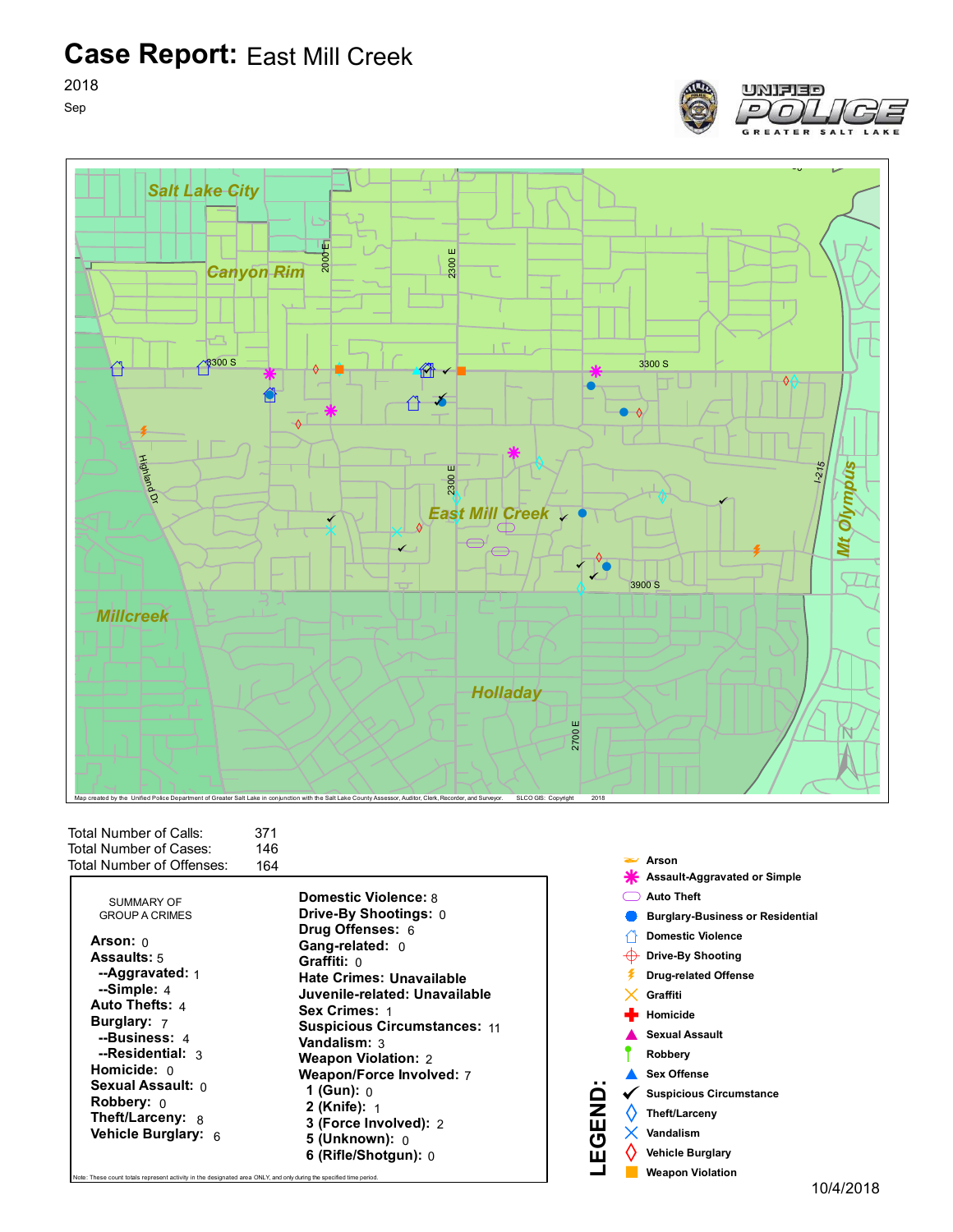**Case Report:** Millcreek

2018 Sep





Total Number of Calls: Total Number of Cases: Total Number of Offenses: 2264 698 803

| <b>Domestic Violence: 47</b><br><b>Drive-By Shootings: 0</b>                                                                                                                                                                                                                                                                              |
|-------------------------------------------------------------------------------------------------------------------------------------------------------------------------------------------------------------------------------------------------------------------------------------------------------------------------------------------|
| Drug Offenses: 34<br>Gang-related: 2<br>Graffiti: 2<br><b>Hate Crimes: Unavailable</b><br>Juvenile-related: Unavailable<br>Sex Crimes: 7<br><b>Suspicious Circumstances: 56</b><br><b>Vandalism: 33</b><br><b>Weapon Violation: 0</b><br><b>Weapon/Force Involved: 23</b><br><b>1 (Gun):</b> 1<br>2 (Knife): $0$<br>3 (Force Involved): 8 |
| <b>5 (Unknown): 2</b><br>6 (Rifle/Shotgun): 0                                                                                                                                                                                                                                                                                             |
|                                                                                                                                                                                                                                                                                                                                           |

vity in the designated area ONLY, and only during the specified t



**LEGEN**<u>ت</u>